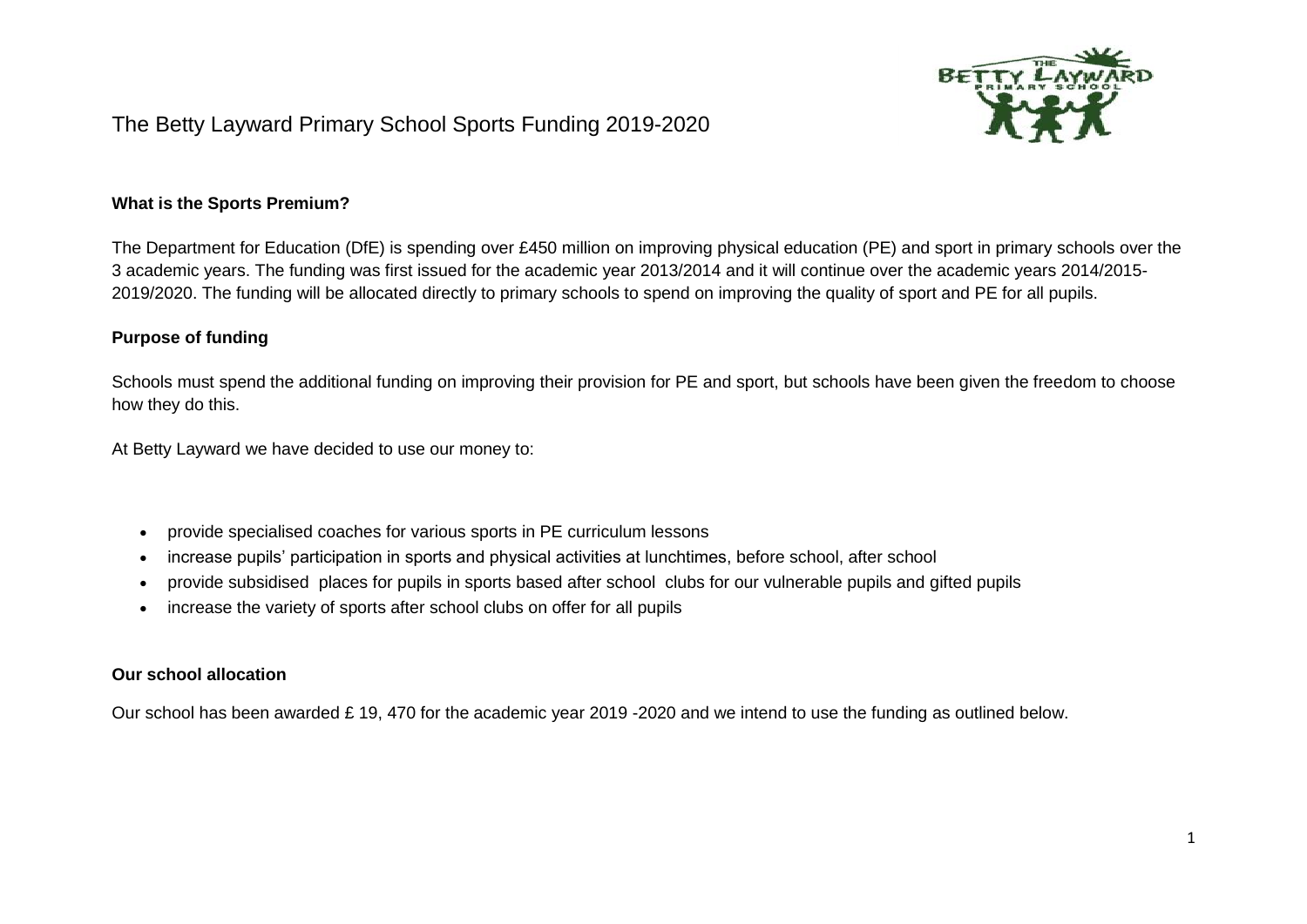| Funding used towards                                                                                                                                                                                                                                                                                                                                                                                                                                                    | <b>Funding</b><br>allocated                                     | <b>New</b><br>or<br>cont'd<br>activity | Information<br>(Year<br>group,<br>pupils, time<br>scale)                                      | Intended outcome                                                                                                                                                                                                                                                                                                                                                                                                                                                                                                                                                                                                                                                                                                              | Impact (measured at end<br>of academic year) | <b>Evidence of success</b> |
|-------------------------------------------------------------------------------------------------------------------------------------------------------------------------------------------------------------------------------------------------------------------------------------------------------------------------------------------------------------------------------------------------------------------------------------------------------------------------|-----------------------------------------------------------------|----------------------------------------|-----------------------------------------------------------------------------------------------|-------------------------------------------------------------------------------------------------------------------------------------------------------------------------------------------------------------------------------------------------------------------------------------------------------------------------------------------------------------------------------------------------------------------------------------------------------------------------------------------------------------------------------------------------------------------------------------------------------------------------------------------------------------------------------------------------------------------------------|----------------------------------------------|----------------------------|
| To provide specialised<br>sports coaching:<br>Tennis coaching<br>(1 coach and<br>court) 5 sessions<br>are to be funded<br>across year 3/4<br>costing £1600.<br><b>Table Tennis</b><br>$\bullet$<br>coaching. PE<br>Lead/staff to<br>receive training.<br>Swimming<br>$\bullet$<br>coaching (extra<br>lessons for chn<br>unable to swim<br>25m)<br><b>Cycle Training</b><br>(beginners)<br>14 children to<br>receive the<br>training who did<br>not receive it in<br>Y5. | £1600<br>£350<br>£1500<br>(£750<br>Supplem<br>ented by<br>PTFA) | <b>New</b><br><b>New</b><br><b>New</b> | Y3/Y4 60<br>pupils x 2<br>Whole<br>school<br>Y6<br>Y6 pupils,<br>including<br>chn<br>PPG/SEN. | Betty Layward has been<br>very successful in recent<br>years in the Orange<br>tennis tournament aimed<br>at Y4, 5 and 6. We have<br>not been successful in<br>the Mini Red tennis<br>tournament for the<br>previous 3 years. The<br>tennis coaching is<br>intended to provide<br>additional coaching for<br>Y3. The Mini Red<br>competition is aimed at<br>children working at Mini<br>Red level, Y2-4. The<br>tournament is in June.<br>Any children who cannot<br>swim 25m to receive<br>additional lessons to<br>support the children with<br>this target.<br>There are some children<br>who did not receive the<br>opportunity to receive<br>cycle training whilst in<br>Y5. These overspill<br>children will receive the |                                              |                            |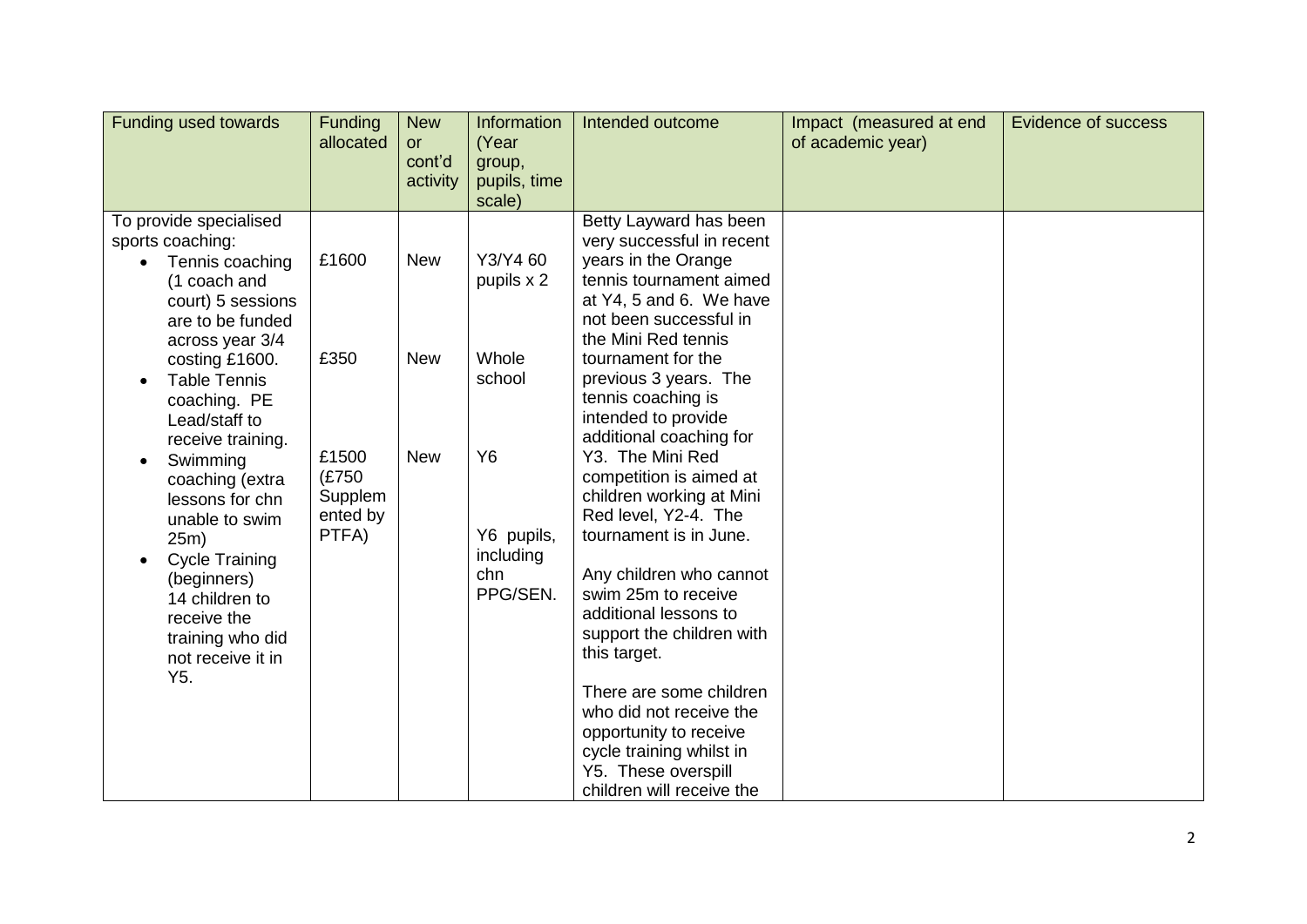|                           |         |            |        | training in Y6. Training   |  |
|---------------------------|---------|------------|--------|----------------------------|--|
|                           |         |            |        | scheduled June 2019.       |  |
|                           |         |            |        | To provide opportunities   |  |
| To increase pupils        |         |            |        |                            |  |
| participation in sports   |         |            |        | for a range of chn to take |  |
| and physical activity     |         |            |        | part in clubs              |  |
| after school/before       |         |            |        | To offer a second club to  |  |
| school by;                |         |            |        | chn who already receive    |  |
| provide a range of sports |         |            |        | 1 tennis lesson a week     |  |
| club opportunities-Free   |         |            |        | To offer part funding      |  |
| places in clubs-12        |         |            |        | towards clubs for PPG      |  |
| sessions per term over 3  | £1200   | Contin     | $Y2-6$ | chn.                       |  |
| terms.                    |         | ued        |        |                            |  |
| Gifted and<br>$\bullet$   |         |            |        |                            |  |
| talented tennis           | £1620   | <b>New</b> | $Y2-6$ |                            |  |
| club                      |         |            |        |                            |  |
|                           | £400    | Contin     | $YR-6$ |                            |  |
| Badminton club-           |         |            |        |                            |  |
| vulnerable pupils         |         | ued        |        |                            |  |
| Support for the           |         |            |        |                            |  |
| already available         |         |            |        |                            |  |
| clubs for least           |         |            |        |                            |  |
| active chn                | £300    | <b>New</b> | $Y4-6$ |                            |  |
| (summer)                  |         |            |        |                            |  |
| Before school-            |         |            |        |                            |  |
| <b>Running Club</b>       |         |            |        |                            |  |
| (summer term)             |         |            |        |                            |  |
|                           |         |            |        |                            |  |
|                           |         |            |        |                            |  |
|                           | £150 x2 |            | $Y3-6$ |                            |  |
| To increase pupils'       |         | <b>New</b> |        | To provide a range of      |  |
| participation in sports   | £300    |            |        | activities for chn during  |  |
| and physical activity at  |         |            |        | lunchtimes.                |  |
| lunchtimes by; 12         |         |            |        |                            |  |
| sessions per term over 2  |         |            |        |                            |  |
| terms. Commence           |         |            |        |                            |  |
| Spring term 2020.         |         |            |        |                            |  |
| employing a<br>$\bullet$  |         |            |        |                            |  |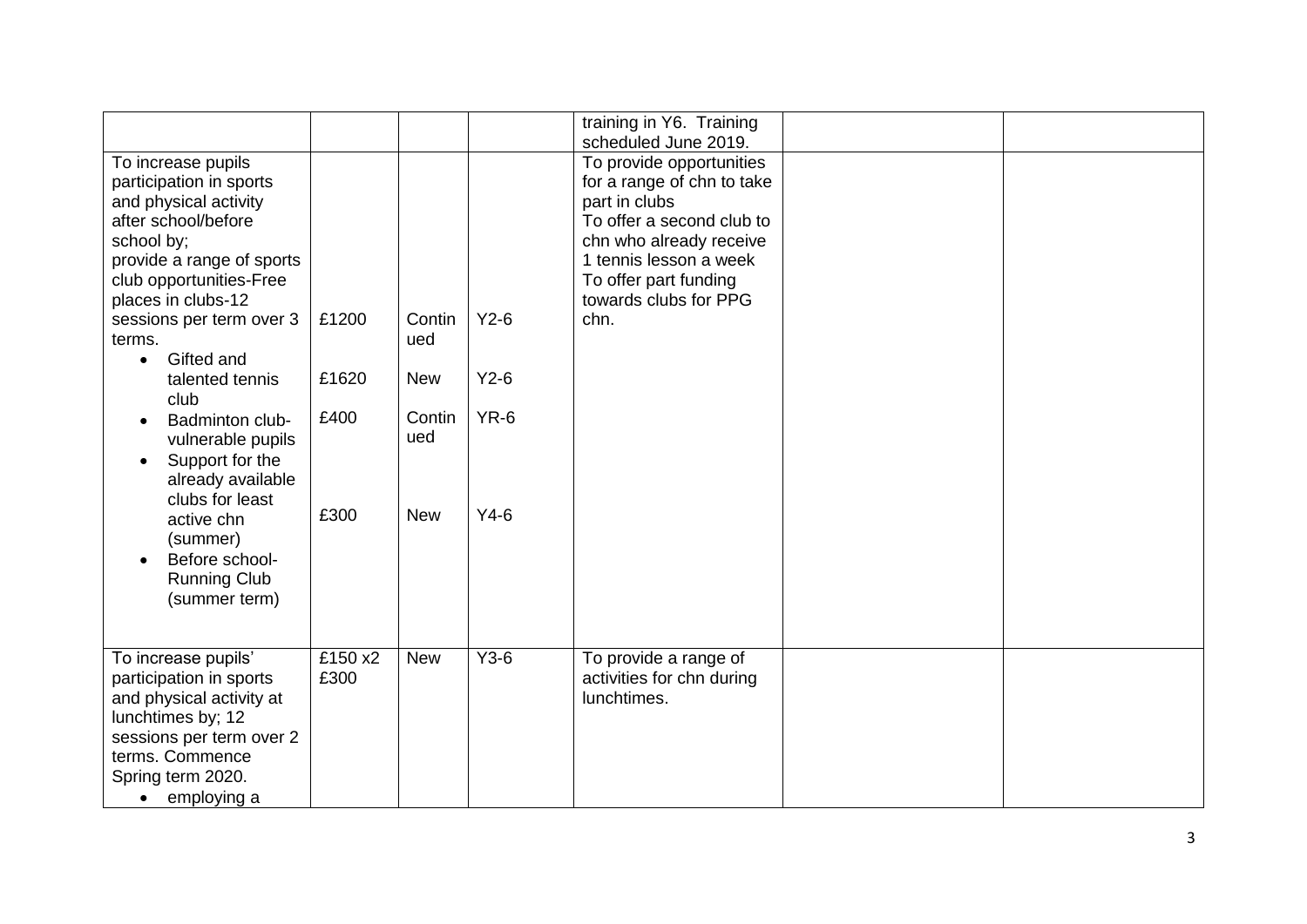| sports coach to<br>run organised<br>sports activities<br>at lunchtime-<br><b>Table Tennis</b><br>club-for identified<br>group of chn |       |            |        |                                                                                                                                                                              |  |
|--------------------------------------------------------------------------------------------------------------------------------------|-------|------------|--------|------------------------------------------------------------------------------------------------------------------------------------------------------------------------------|--|
| To increase pupils'<br>participation in sports;<br>Run a sport's<br>$\bullet$<br>competition                                         | £250  | <b>New</b> | $Y3-6$ | Our sport's coach runs a<br>competition with the<br>intention to allow<br>different groups of                                                                                |  |
| (Clissold Cup)<br>Sport's Relief<br>activities                                                                                       | £1000 | <b>New</b> | $YR-6$ | children participate in a<br>sporting activity<br>PPG/boys/girls. The                                                                                                        |  |
| Mile Run                                                                                                                             |       | <b>New</b> | $Y1-6$ | competition allows local<br>schools to compete<br>against each other in<br>football across the<br>borough. Upto 20<br>schools participate.                                   |  |
|                                                                                                                                      |       |            |        | Each class are able to<br>participate in a sporting<br>activity that does not<br>take place at Betty<br>Layward school.                                                      |  |
|                                                                                                                                      |       |            |        | Each class from Y1-6<br>take part in the Mile Run<br>on a weekly basis to<br>prepare for the Sport's<br>Relief run/healthier<br>lifestyle, and the<br>Hackney Half Marathon. |  |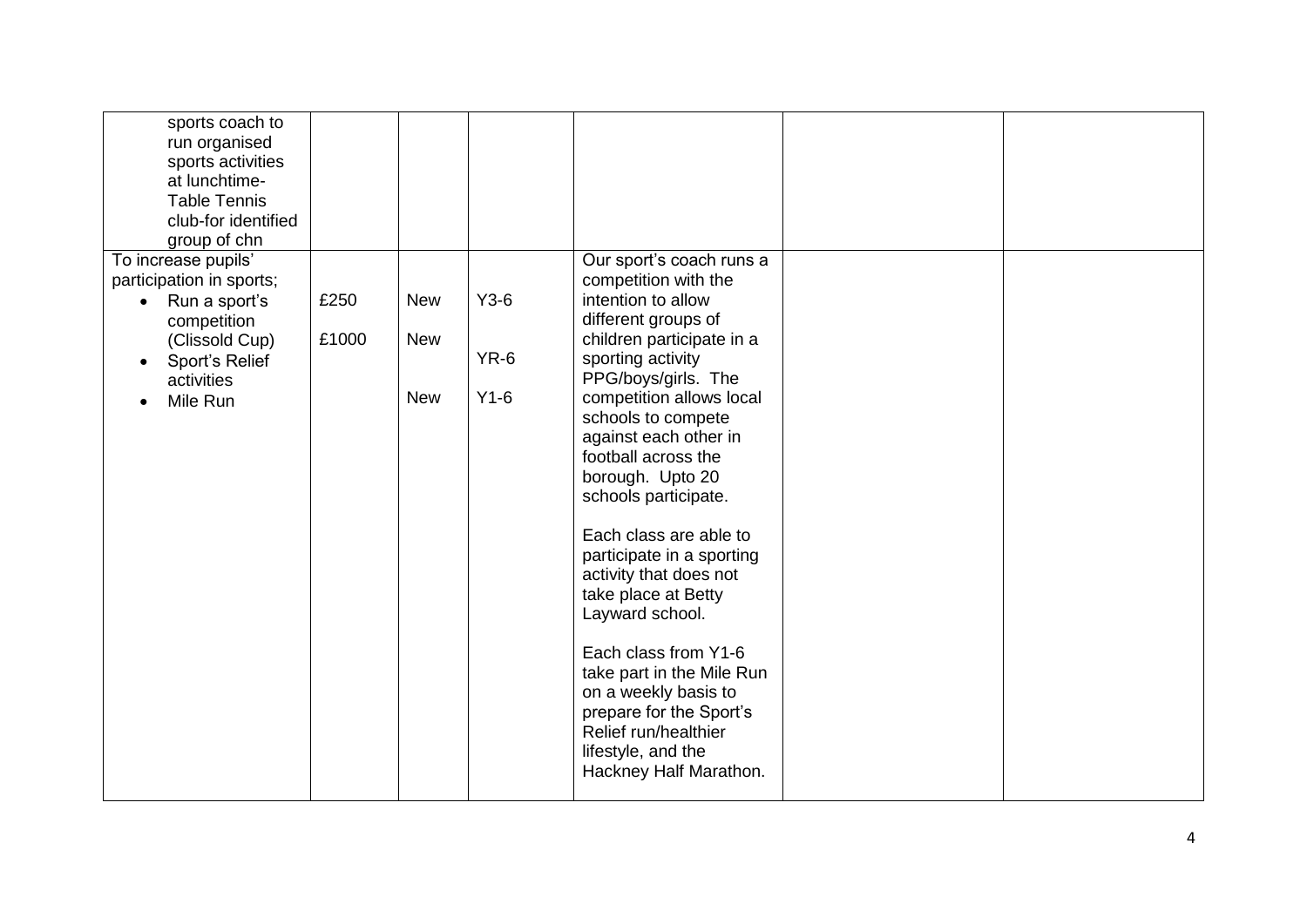| To provide CPD for table | £350    | <b>New</b> | $Y3-6$ | The intended outcome is     |  |
|--------------------------|---------|------------|--------|-----------------------------|--|
| tennis                   |         |            |        | to provide PE Lead/staff    |  |
|                          |         |            |        | with training in a new      |  |
|                          |         |            |        |                             |  |
|                          |         |            |        | sport for BL. This will     |  |
| <b>Table Tennis</b>      | £350    |            |        | allow staff to run          |  |
| <b>Leadership Award</b>  |         |            |        | effective activities in the |  |
|                          |         |            |        | playground and provide      |  |
|                          |         |            |        | a club for vulnerable       |  |
|                          |         |            |        | chn/groups of chn. This     |  |
|                          |         |            |        | could increase our Level    |  |
|                          |         |            |        | 1 intra school              |  |
|                          |         |            |        | competition level. The      |  |
|                          |         |            |        | focus would be on the       |  |
|                          |         |            |        | whole school, providing     |  |
|                          |         |            |        | more physical and           |  |
|                          |         |            |        | mental activities. For      |  |
|                          |         |            |        | staff to provide a range    |  |
|                          |         |            |        | of games in the school      |  |
|                          |         |            |        | playground. The training    |  |
|                          |         |            |        | was intended to use         |  |
|                          |         |            |        | minimal equipment and       |  |
|                          |         |            |        | can be started off with a   |  |
|                          |         |            |        | member of staff, but is     |  |
|                          |         |            |        | handed over to the          |  |
|                          |         |            |        |                             |  |
|                          |         |            |        | children.                   |  |
| To invest in PE          |         |            |        | The equipment is            |  |
| Equipment                | £1648   |            | $YR-6$ | needed to support the       |  |
| <b>Table Tennis</b>      | (£824 x |            |        | teaching of a new sport     |  |
| tables/equipment         | 2)      |            |        | PE and to increase the      |  |
| Outdoor table            | £699    |            | $Yr-6$ | participation of less       |  |
| A range of balls         | £500    |            |        | active children in PE.      |  |
|                          |         |            |        |                             |  |
| Adult release time       | £750    | Contin     | $Y3-6$ | Intended to provide         |  |
|                          |         | ued        |        | additional adult support    |  |
|                          |         |            |        | at competitive events       |  |